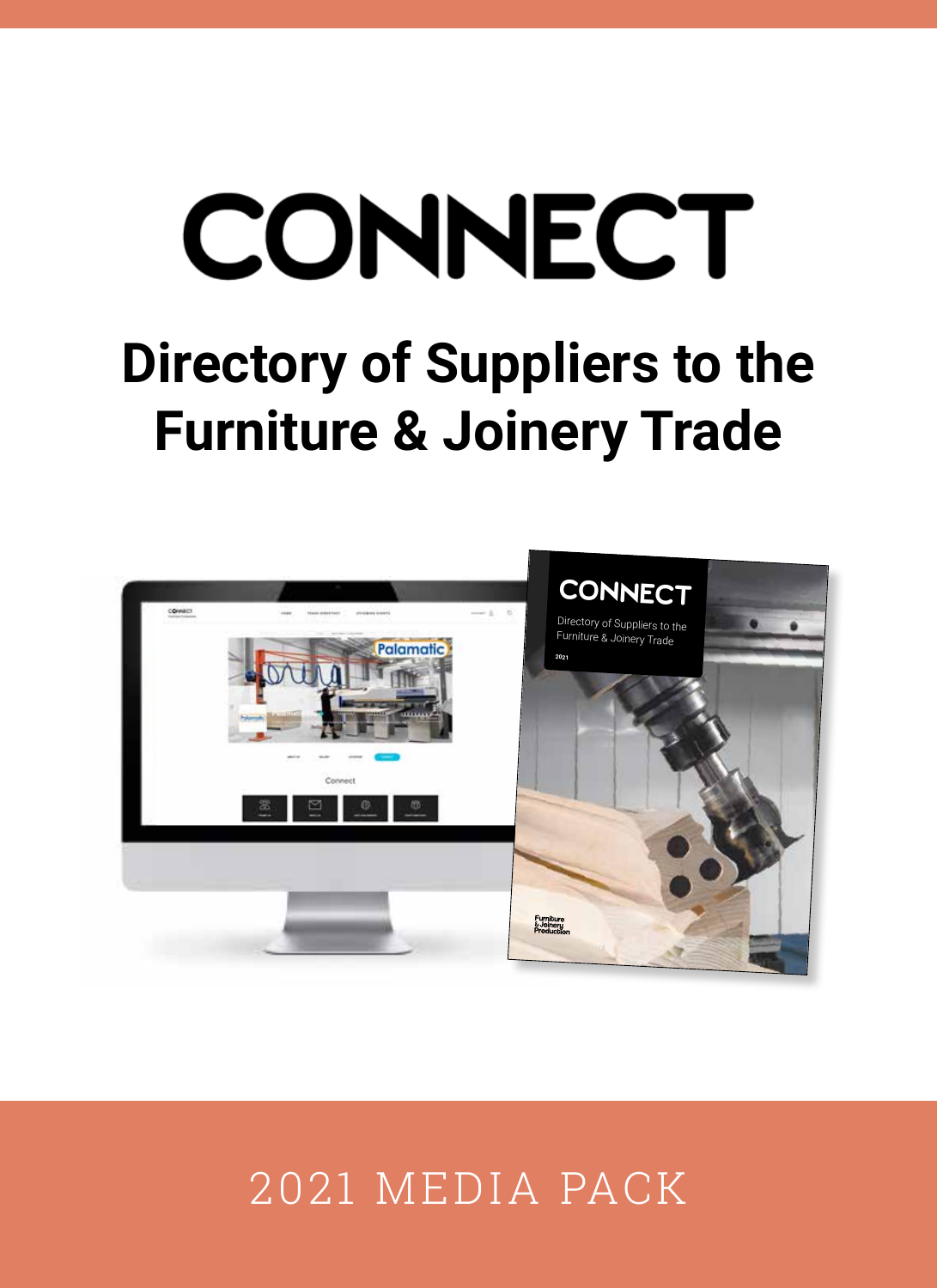# **Grow your business**

Connect is a fully-featured printed and online Directory of Suppliers to the Furniture & Joinery Trade. The printed directory offers an comprehensive reference guide for furniture and joinery manufacturers looking for suppliers – while the complementary online platform gives users an up-to-the-minute picture of the industry, anywhere, at any time.

Designed to enable and strengthen business relationships by combining traditional and modern sourcing methods, Connect is produced by leading UK trade magazine, Furniture & Joinery Production and will be mailed out alongside the February 2021 issue.

# **How Connect can benefit your business**

This multimedia trade directory offers buyers an exhaustive database of equipment and materials manufacturers and suppliers, as well as key trade service providers. Browse by category (and location, online) before making contact with the most promising leads – and anyone wishing to reach these potential buyers can maximise their chances in several ways.

# **Reaching out**

Supplementing the growing number of online users engaging with www.gmgconnect.com, 5000 copies of the Directory of Suppliers to the Furniture & Joinery Trade will be printed for February distribution, and mailed and distributed to key buyers – while the website itself is marketed to Furniture & Joinery Production's extensive database and further afield, all year round.

Connect offers various promotional packages to help businesses stand out, from hard-hitting display adverts to online profiles which enable advertisers to upload their details, images, brochures, videos and more, then refresh to suit.

- **Display adverts:** From prime positions to advertorials (print)
- **Promoted print entry:** Enhance a profile in relevant categories
- **Promoted online entry:** Enhance a profile in relevant categories
- **Banner adverts:** Stand out from the competiton in a relevant category (online)
- Packages: Tiered advertising bundles (a combination of print and online)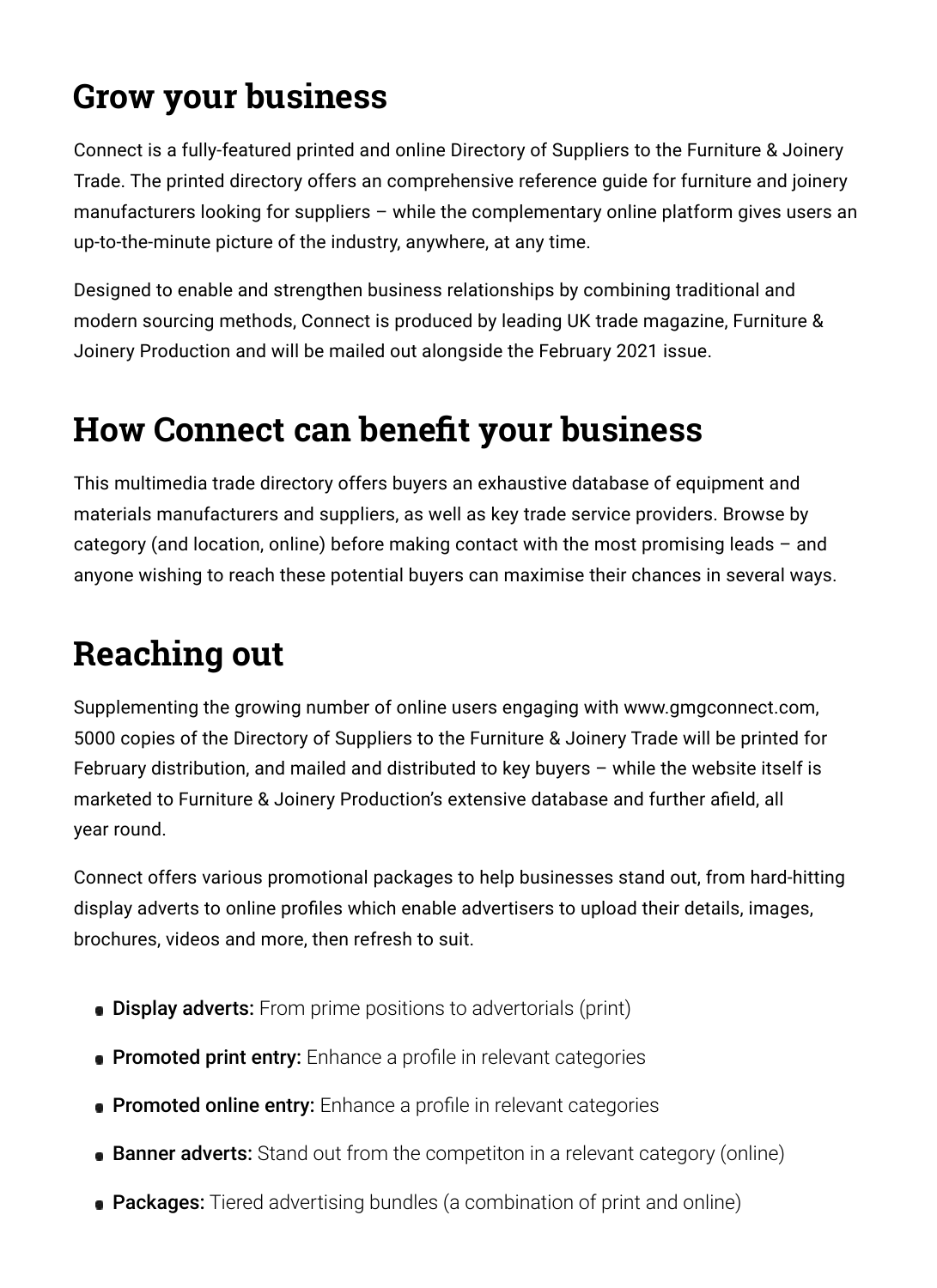## **Display advertising** (print)

#### From £300

#### **A traditional, eye-catching advert in a chosen section**

- Inside-front cover: £1000  $\bullet$
- Back cover: £1100
- Inside-back cover: £600 Ä
- Double-page spread: £650  $\bullet$
- Full-page advert: £400  $\bullet$
- Half-page landscape advert: £300  $\bullet$
- ä Full-page advertorial: £400



## **Promoted entry** (online) £395

#### **Upgrade a business profile to create a Connect micro-site that will appear higher in search results**

- Appear in multiple categories  $\bullet$
- Logo and header image  $\bullet$
- Add image/video gallery and descriptions  $\bullet$
- Unlimited characters on your business profile  $\bullet$
- Promote event attendance  $\bullet$
- **Add brochures and catalogues**
- Add social media links
- Add staff directory and extra business locations  $\bullet$
- **Link directly to a main website**

## **Promoted entry** (print) £395

#### **Upgrade your listing to stand out**

- **Highlight company name, address,** telephone, email, website
- Add standard listings to other applicable categories



## **Banner advertising** (online)

### Home page hero banner £1200 P/A Results page banner £800 P/A

**Set a hero image and results page banner on a relevant page (hero images rotate live with a maximum of three others, while footer banners rotate with a maximum of three others upon each page load)**

**Example 2** Link to a Connect page and external website